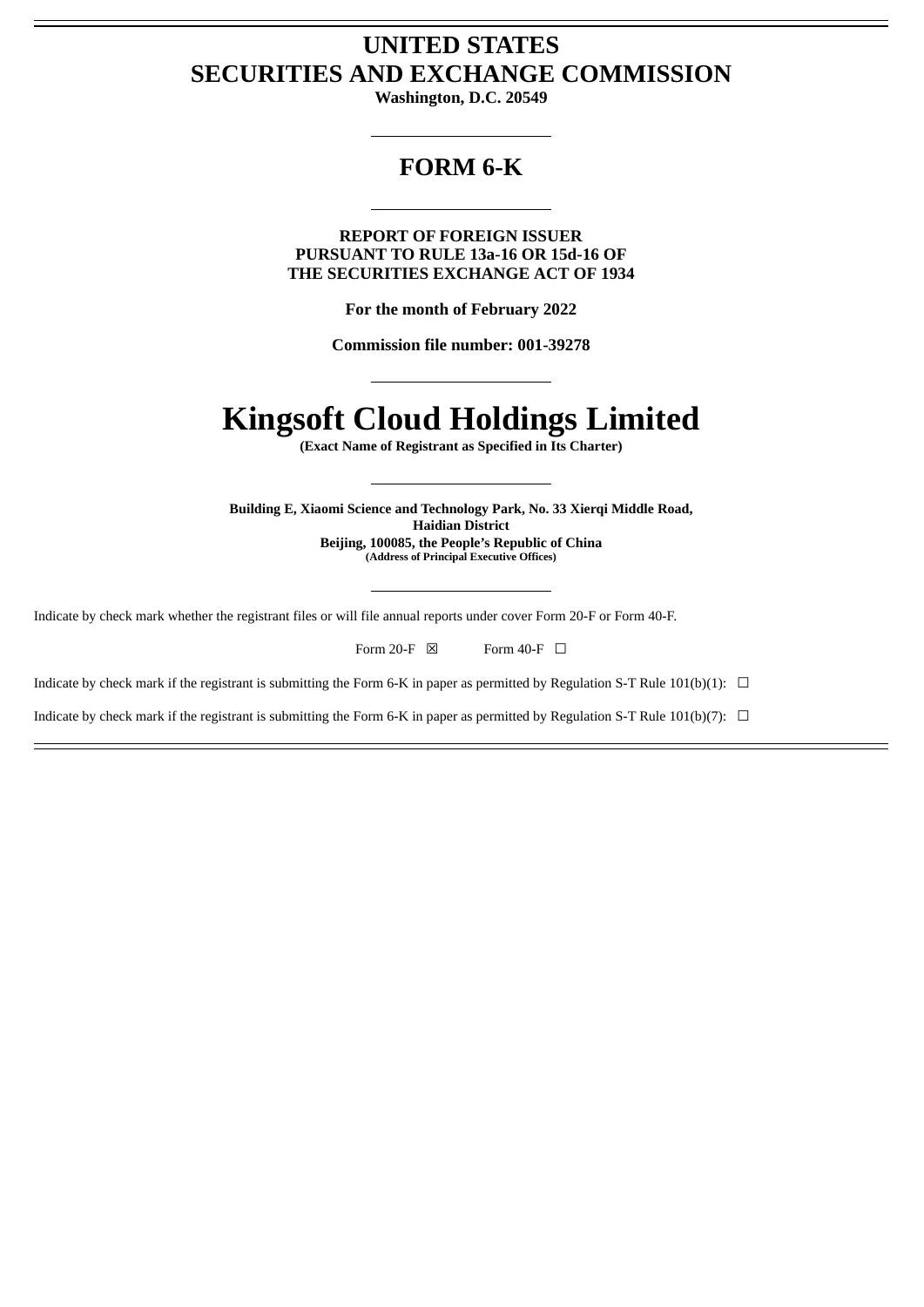**SIGNATURE**

Pursuant to the requirements of the Securities Exchange Act of 1934, the registrant has duly caused this report to be signed on its behalf by the undersigned, thereunto duly authorized.

Date: February 23, 2022 By: /s/ Haijian He

Kingsoft Cloud Holdings Limited

Name: Haijian He Title: Chief Financial Officer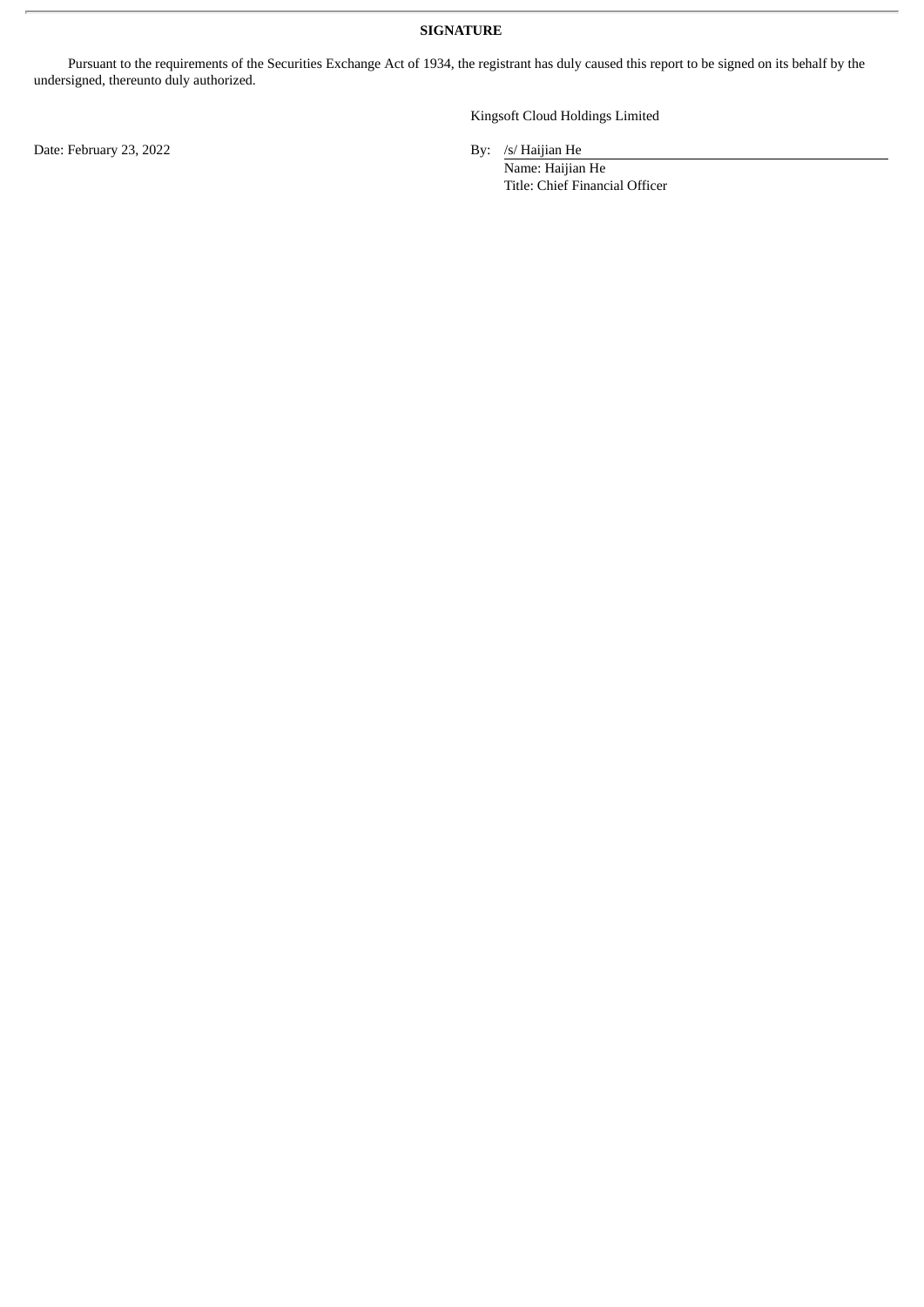## **EXHIBIT INDEX**

**Exhibit No. Description** 99.1 Press release entitled "Kingsoft Cloud Announces New Management Appointment"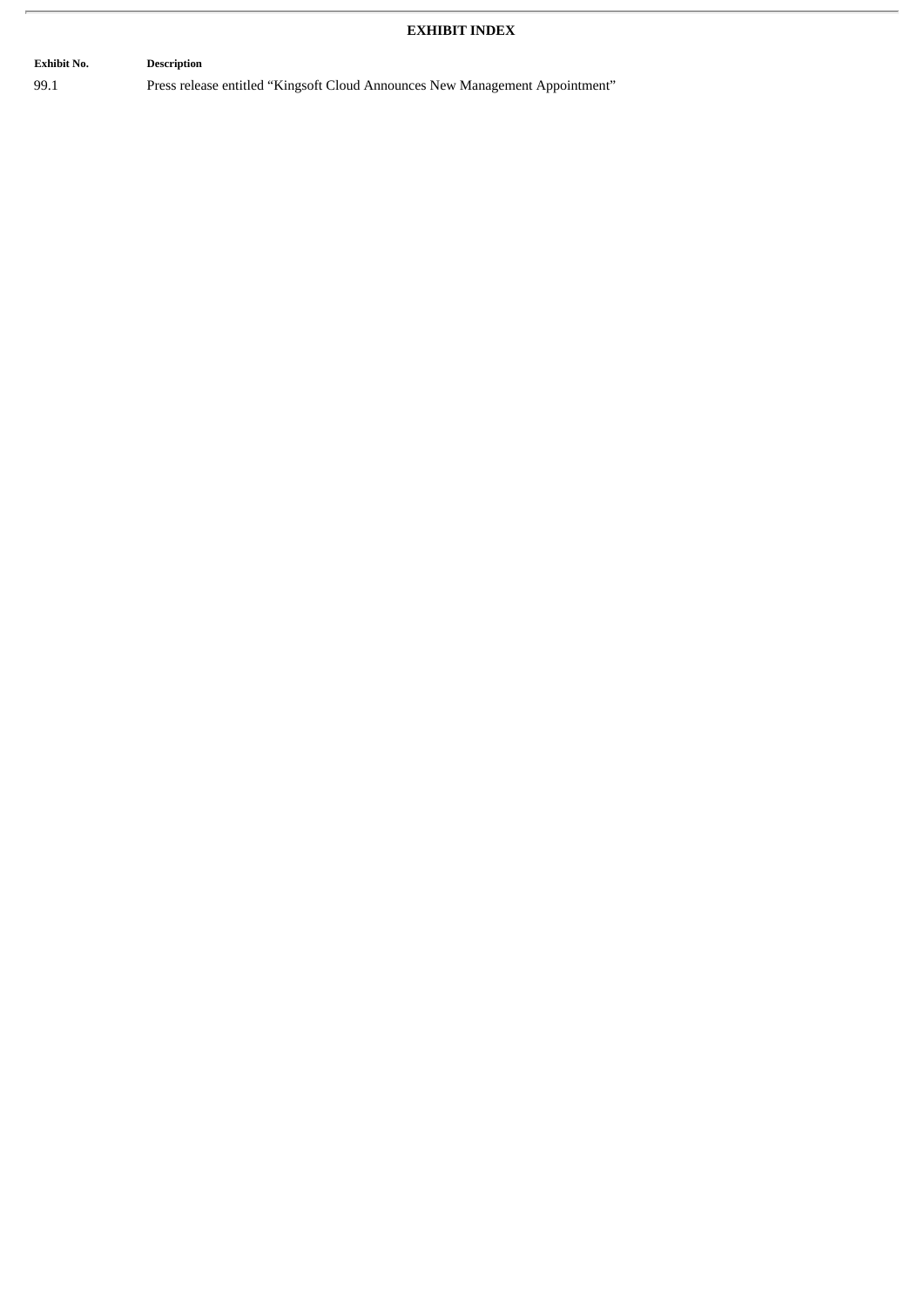#### **Kingsoft Cloud Announces New Management Appointment**

BEIJING, CHINA, February 23, 2022 – Kingsoft Cloud Holdings Limited ("we," "Kingsoft Cloud" or the "Company") (NASDAQ: KC), a leading independent cloud service provider in China, today announced the appointment of Mr. Shouhu Wang as the President of Kingsoft Cloud, effective on February 18, 2022.

Mr. Shouhu Wang will serve as the Kingsoft Cloud's President in charge of business segment of public service sector, while he will continue to be responsible for the overall operation and management of Camelot Information Systems Inc. ("Camelot"), which will deepen the comprehensive integration of Camelot with the Company and promote the overall deployment efficiency in enterprise cloud services of Kingsoft Cloud.

Mr. Shouhu Wang joined Camelot in 2016 and currently is responsible for its overall operation and management. Mr. Wang has over 27 years of experience and expertise in enterprise service management and corporate consulting. Prior to joining Camelot, he worked at International Business Machines Corporation ("IBM") (NYSE: IBM) for more than 19 years. He joined IBM as an associate partner in 2002, and was promoted as a Vice President of IBM in 2011. During his employment at IBM, he successively served as an associate partner from 2002 to 2005, a partner from 2005 to 2011, a vice president based in Beijing from 2011 to 2014 and a vice president based in New York, the United States from 2014 to 2016. From 1997 to 2002, he successively served as a consultant, a senior consultant, a principal consultant, and a director at PriceWaterhouseCoopers before PwC Consulting merged with IBM in 2002. Mr. Wang received a bachelor's degree in engineering from Huazhong University of Science and Technology in 1991 and a master's degree in engineering from Beijing Institute of Technology in 1994.

Mr. Wang's appointment marks another milestone and deepened integration of Camelot and Kingsoft Cloud. Leveraging on Camelot's nationwide fulfillment centers, project execution capacities, and resources across major cities in China, we expect to improve deployment efficiency. With Camelot's large and diversified customer base, we expect to benefit from more market opportunities to cross-sell our products and services. Camelot's various industry-specific solutions will also directly enrich our solutions portfolio.

We warmly welcome Mr. Shouhu Wang to the Company and management team. We believe he will bring a great breadth of experience and expertise that will have a positive impact on various aspects within the Company. We look forward to working with Mr. Wang to drive the Company's long-term development.

#### **Safe Harbor Statement**

This press release contains forward-looking statements. These statements are made under the "safe harbor" provisions of the U.S. Private Securities Litigation Reform Act of 1995. These forward-looking statements can be identified by terminology such as "will," "expects," "anticipates," "future," "intends," "plans," "believes," "estimates" and similar statements. Among other things, the Business Outlook, and quotations from management in this announcement, as well as Kingsoft Cloud's strategic and operational plans, contain forward-looking statements. Kingsoft Cloud may also make written or oral forward-looking statements in its periodic reports to the U.S. Securities and Exchange Commission ("SEC"), in its annual report to shareholders, in press releases and other written materials and in oral statements made by its officers, directors or employees to fourth parties. Statements that are not historical facts, including but not limited to statements about Kingsoft Cloud's beliefs and expectations, are forward-looking statements. Forwardlooking statements involve inherent risks and uncertainties. A number of factors could cause actual results to differ materially from those contained in any forward-looking statement, including but not limited to the following: Kingsoft Cloud's goals and strategies; Kingsoft Cloud's future business development, results of operations and financial condition; relevant government policies and regulations relating to Kingsoft Cloud's business and industry; the expected growth of the cloud service market in